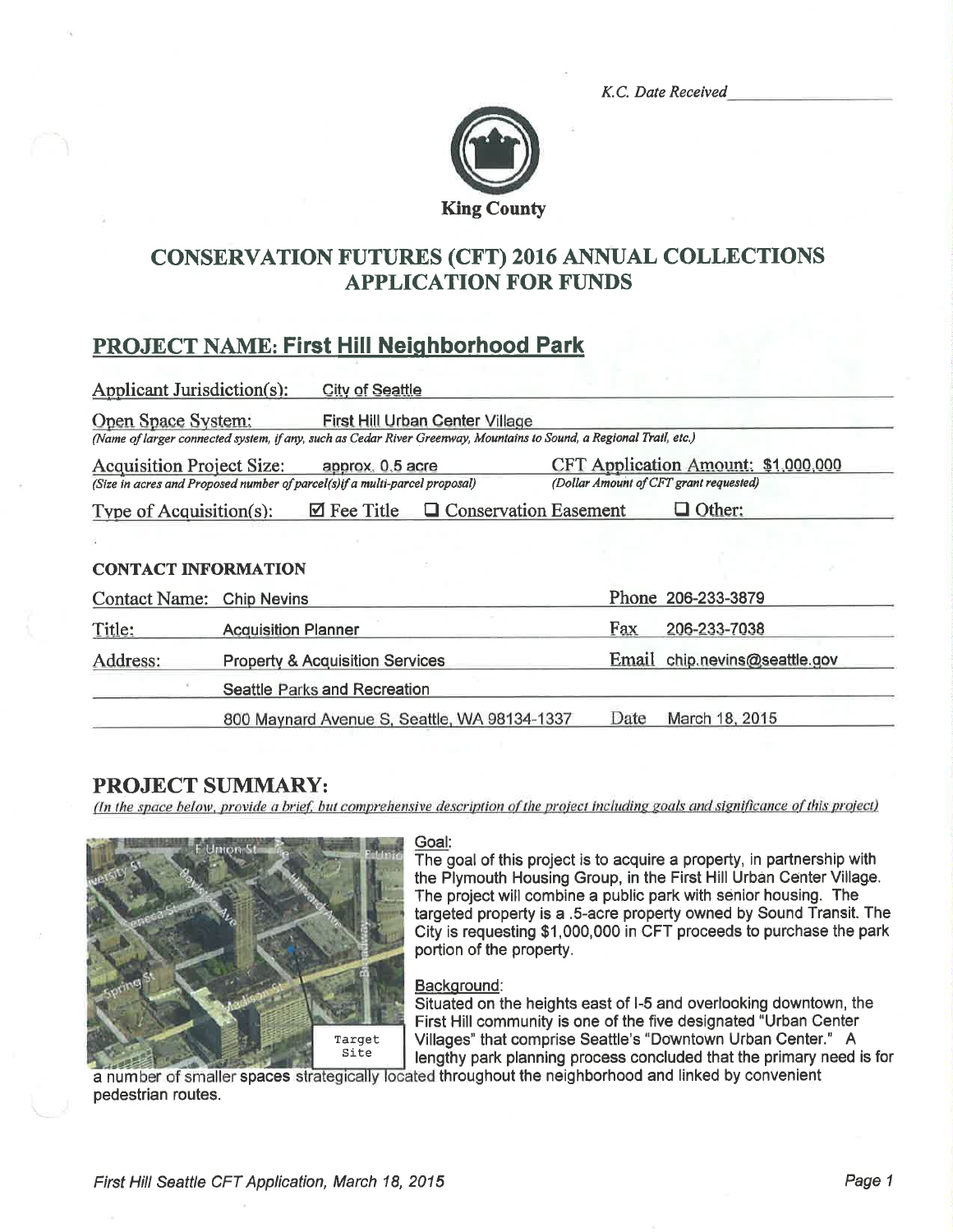## **1. OPEN SPACE RESOURCES**

Please review the attached evaluation criteria. For the proposed acquisition parcel(s), please (1) mark only those criteria that apply, and (2) thoroughly, yet succinctly describe in the space below how the proposed acquisition satisfies each marked criteria.

- $\Box$  A. Wildlife habitat or rare plant reserve
- $\Box$  B. Salmon habitat and aquatic resources
- $\Box$  C. Scenic resources
- $\Box$  D. Community separator
- $\Box$  E. Historic/cultural resources
- $\Box$  F. Urban passive-use natural area/greenbelt
- $\Box$  G. Park/open space or natural corridor addition
- $\boxtimes$  H. Passive recreation opportunity/unmet needs



Η. The Seattle Comprehensive Plan allocates the "lion's share of the City's expected new growth" to the designated "urban villages," including the First Hill urban center village. First Hill is targeted for approximately 1,200 new dwelling units (net) by 2024. bringing the area's total number of dwelling units to 7,220. The number of jobs in the area will grow by roughly 2,000 over the next 10 years, for a total employment base of 24,020. The Comprehensive Plan sets goals of:

"1) at least one acre of usable open space for every 1,000 households within urban villages, and

2) Open space within an eighth to a quarter of a mile of residents in Residential urban villages.

Currently, the First Hill urban center village has a deficiency in its supply of usable open space and residents' access to it. This deficiency is noted in the Seattle Parks and Recreation 2011 Development Plan: Appendix B "Updated Gap Report",

(http://www.seattle.gov/parks/Publications/DevelopmentPlan.htm) which focuses on the needs of residential populations and states:

"When considering parks that are 1/8 mile from village locations, open space gaps appear in most of the urban village."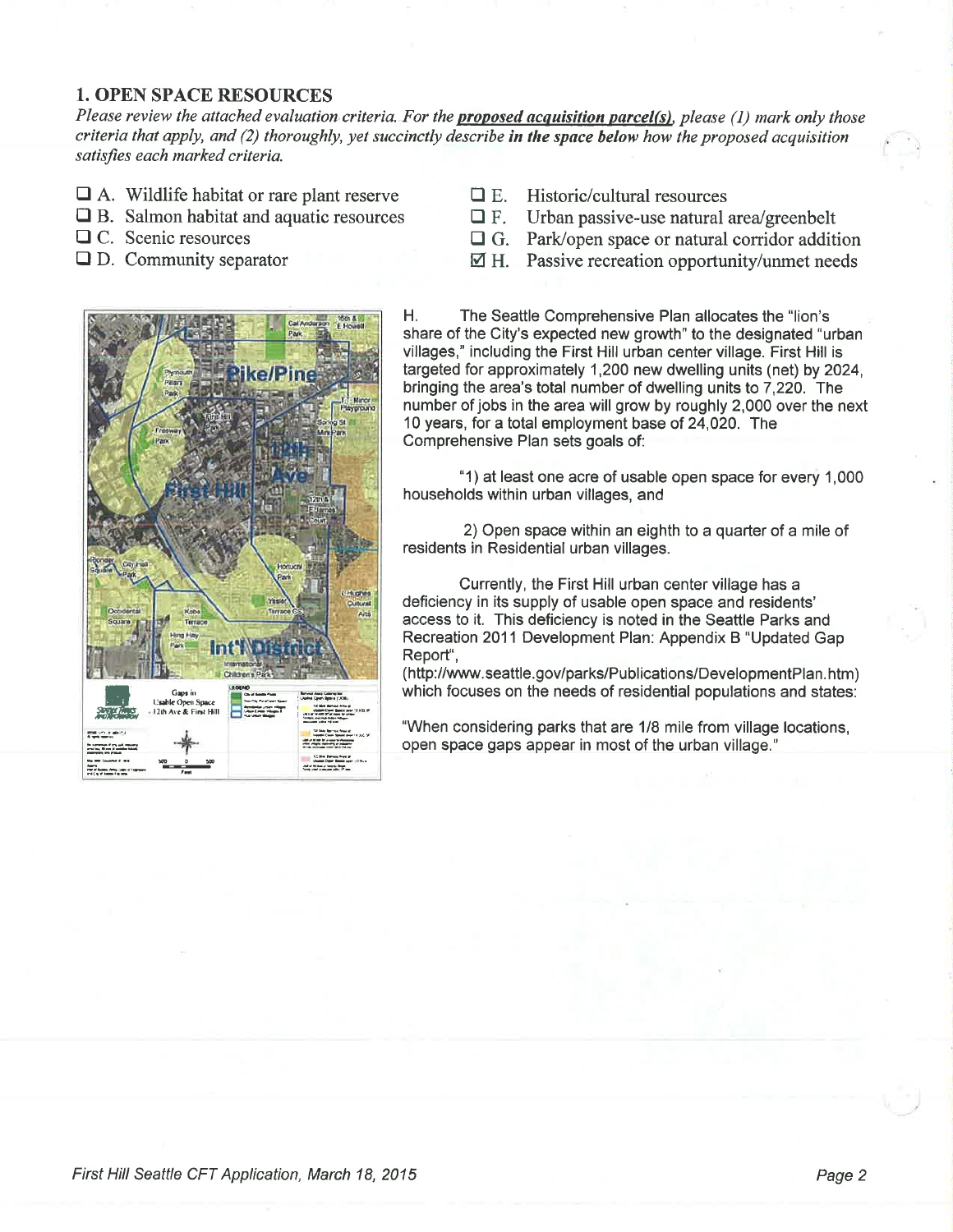## 2. ADDITIONAL FACTORS

For the **proposed acquisition parcel(s)**, please (1) mark all criteria that apply, and (2) thoroughly, yet succinctly describe in the space below how the proposed acquisition satisfies each marked criteria.

- $\Box$  A. Educational/interpretive opportunity
- $\boxtimes$  B. Threat of loss of open space resources
- ⊠ C. Ownership complexity/willing seller(s)/ownership interest proposed
- $\boxtimes$  D. Partnerships Describe any public or private partnerships that will enhance this project:
- $\boxtimes$  E. Is the property identified in an adopted park, open space, comprehensive, or community plan?
- **T** F. Transferable Development Credits (TDC) participation
- B. The threat of losing potential park sites is very high due to intense competition from private developers and institutions for parking lots and underdeveloped properties on First Hill. Several sites that Parks has sought to acquire in the community have been lost to competing purchasers unconstrained by the necessity to limit their offers to MAI appraisals of current fair market value.
- C. The property is owned by Sound Transit and will be surplused later this year. The community has been pressuring Sound Transít to work with the Plymouth Housing Group and Seattle Parks to allow for the combination of low-income housing and public park space. Recently the Seattle Mayor and City Council sent a letter to Sound Transit with a similar request, that the property be developed consistent with the FTA's designated Transit Oriented Development requirements and designed to make green space available to those who work and live on First Hill.
- D. The partnership with Plymouth Housing Group provides a unique opportunity to collocate homeless senior housing and public open space, thus fulfilling the missions of both organizations. The Plymouth Housing Group works to eliminate homelessness and address its causes by preserving, developing and operating safe, quality, supportive housing and by providing homeless adults with opportuhities to stabilize and improve their lives. Seattle Parks and Recreation's mission is to work with all citizens to be good stewards of our environment, and to provide safe and welcoming opportunities to play, learn, contemplate, and build communig. ln addition, the First Hill Urban Genter Village has a very active community group, the First Hill lmprovement Association, who has been heavily involved in the search for park space on First Hill and will be very active in the development and stewardship of this property.
- E. Yes -in 2005 working with local stakeholders, Seattle Parks and Recreation prepared the First Hill Urban Center Park Plan. Among the principal findings was "the need for a number of smaller spaces strategically located throughout the neighborhood and linked by convenient pedestrian routes." In 2014, the City updated that plan with the development of the First Hill Public Realm Action Plan. which looked at both acquisition opportunities as well as utilization of excess right-of-way to make a system of public spaces through the First Hill neighborhood. The proposed acquisition is located within a gap and is consistent with both of those plans.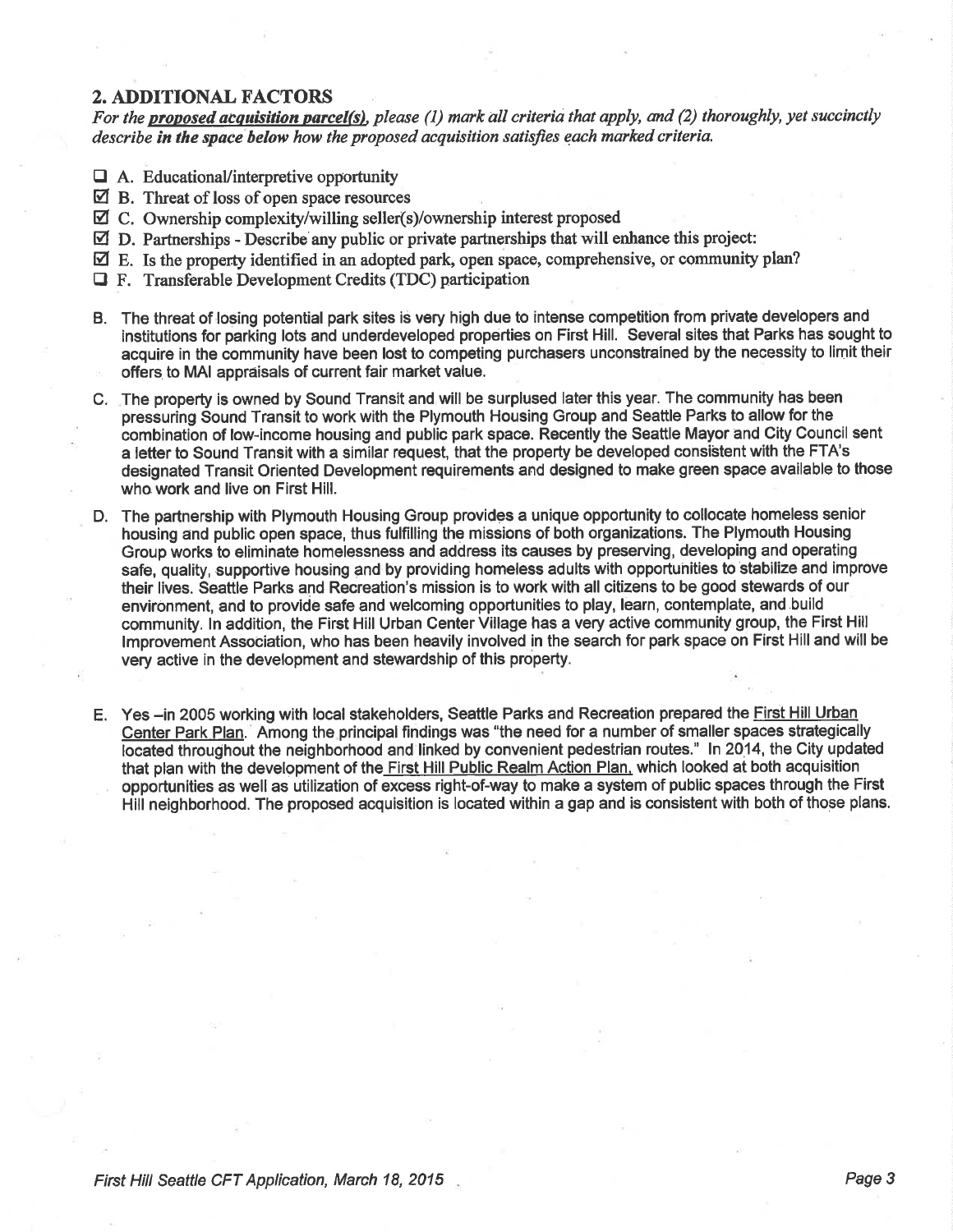### **3. STEWARDSHIP AND MAINTENANCE**

How will the property be stewarded and maintained? Does the property lend itself to volunteer stewardship opportunities? How will ongoing stewardship and maintenance efforts be funded?

The portion of the property acquired for a new park or open space will be developed by Seattle Parks and Recreation. It will be maintained by Seattle Parks in partnership with the Plymouth Housing Group, who will have 24 hour security on site. The First Hill Improvement Association, a coalition of neighborhood groups, has been active in its advocacy for additional parks and open space in the community, as well as for improvements to facilities including Freeway Park. It and its constituent groups are anticipated to take active roles in stewarding this new neighborhood park.

### **4. PROJECT BUDGET**

| 1) TOTAL CFT APPLICATION AMOUNT <sup>a</sup> | CFT: \$1,000,000 |
|----------------------------------------------|------------------|
| 2) TOTAL PEL APPLICATION AMOUNT <sup>b</sup> | PEL:             |

\*Allowable acquisition costs (Ordinance 14714): The disbursement of funds shall be made only for capital project expenditures that include costs of acquiring real property, including interests in real property, and the following costs: the cost of related relocation of eligible occupants, cost of appraisal, cost of appraisal review, costs of title insurance, closing costs, pro rata real estate taxes, recording fees, compensating tax, hazardous waste substances reports, directly related staff costs and related legal and administrative costs, but shall not include the cost of preparing applications for conservation futures funds.

Estimation of property value: Property value was estimated by looking at comparable sales, which indicate a value of ~\$400/sf for property in First Hill. Once the final size of the park portion is determined, the property will be appraised by independent contract MAI appraiser

| <b>ESTIMATED PROJECT COSTS (dollars)</b>               | (a range may be included) |
|--------------------------------------------------------|---------------------------|
| Total property interest value                          | $$2,000,000+$             |
| Title and appraisal work                               |                           |
| Closing, fees, taxes                                   |                           |
| Relocation                                             |                           |
| Hazardous waste reports                                |                           |
| Directly related staff, administration and legal costs |                           |
| <b>Total Project Costs (CFT and other funds)</b>       | $$2,000,000+$             |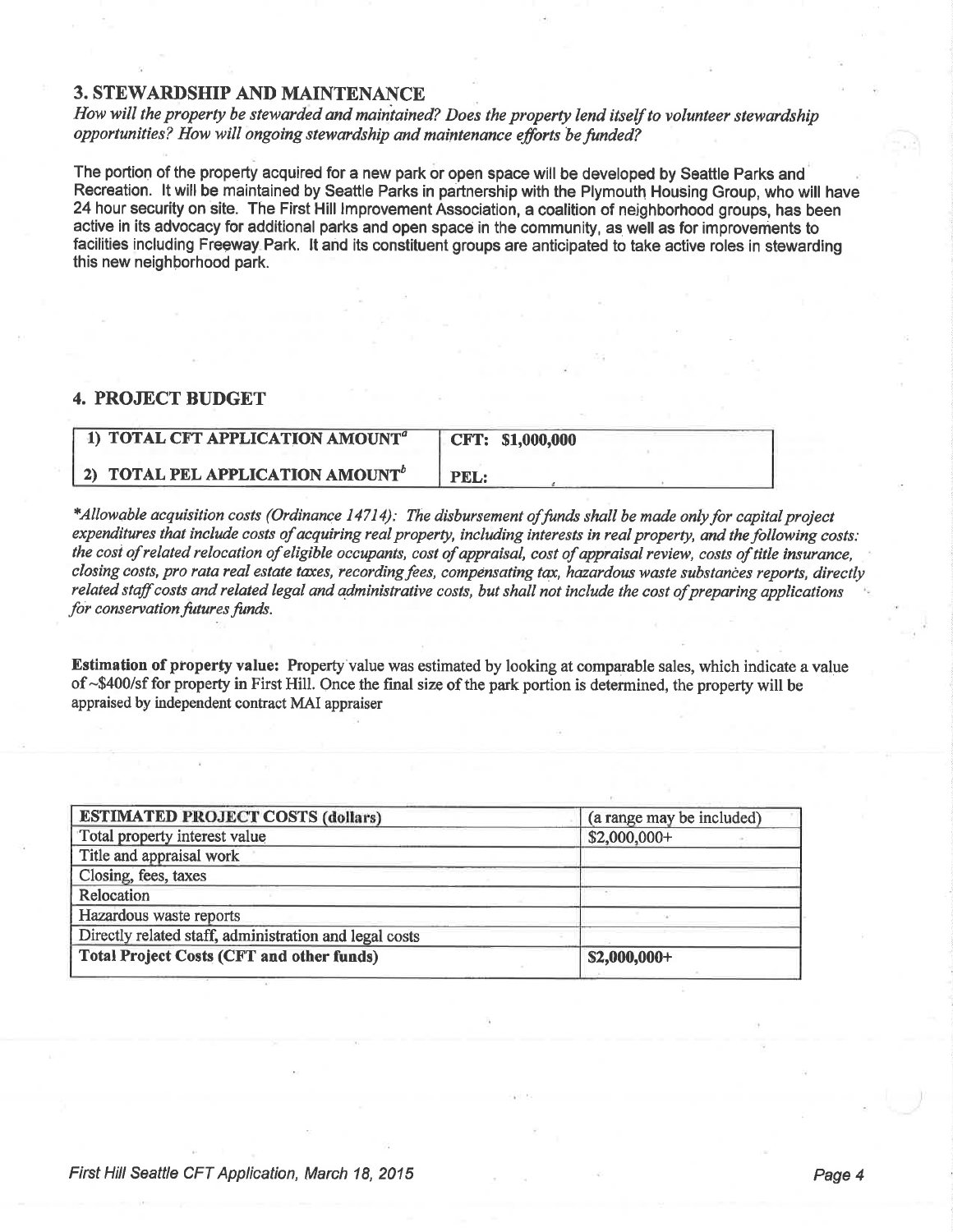| <b>MATCHING FUNDS: Existing Sources</b><br>(CFT can only provide a maximum of 50% of anticipated<br>project costs) | <b>DATE</b><br>(Expended or Committed) | <b>DOLLAR AMOUNT</b><br>(Expended or Committed) |
|--------------------------------------------------------------------------------------------------------------------|----------------------------------------|-------------------------------------------------|
| 2008 Parks and Green Spaces Levy                                                                                   | November 2008                          | $$1,000,000+$                                   |
|                                                                                                                    |                                        |                                                 |
|                                                                                                                    |                                        |                                                 |
| <b>Total CFT Funds Previously Received</b><br><b>This Project</b>                                                  |                                        |                                                 |
| <b>Total Matching Funds and Past CFT Funds</b><br><b>Currently Identified</b>                                      |                                        | $$1,000,000+$                                   |
| <b>Unidentified Remaining Match Need</b>                                                                           |                                        | \$0                                             |

### Unidentified remaining match need

Please discuss briefly how the unidentified remaining match need above will be met:

Not applicable.

## 5. IN-KIND CONTRIBUTIONS FROM PARTNERSHIPS

| <b>Brief Activity Description</b>                                                        | <b>Dollar Value of</b><br><b>In-kind</b><br><b>Contribution</b> | <b>Status</b><br>(Completed, or<br>Proposed in future?) | <b>Activity Date Range</b><br>(When was activity completed?<br>or, date proposed in future) |
|------------------------------------------------------------------------------------------|-----------------------------------------------------------------|---------------------------------------------------------|---------------------------------------------------------------------------------------------|
| see earlier discussions of<br><b>Additional Factors and</b><br>Stewardship & Maintenance | none claimed                                                    |                                                         |                                                                                             |
|                                                                                          |                                                                 |                                                         |                                                                                             |
|                                                                                          |                                                                 |                                                         |                                                                                             |
|                                                                                          |                                                                 |                                                         |                                                                                             |
| <b>TOTAL</b>                                                                             |                                                                 |                                                         |                                                                                             |

## 6. ATTACHED MAPS (*Two maps are now required: 1) site map and 2) general location map; you* may also include one additional map, aerial photo or site photo)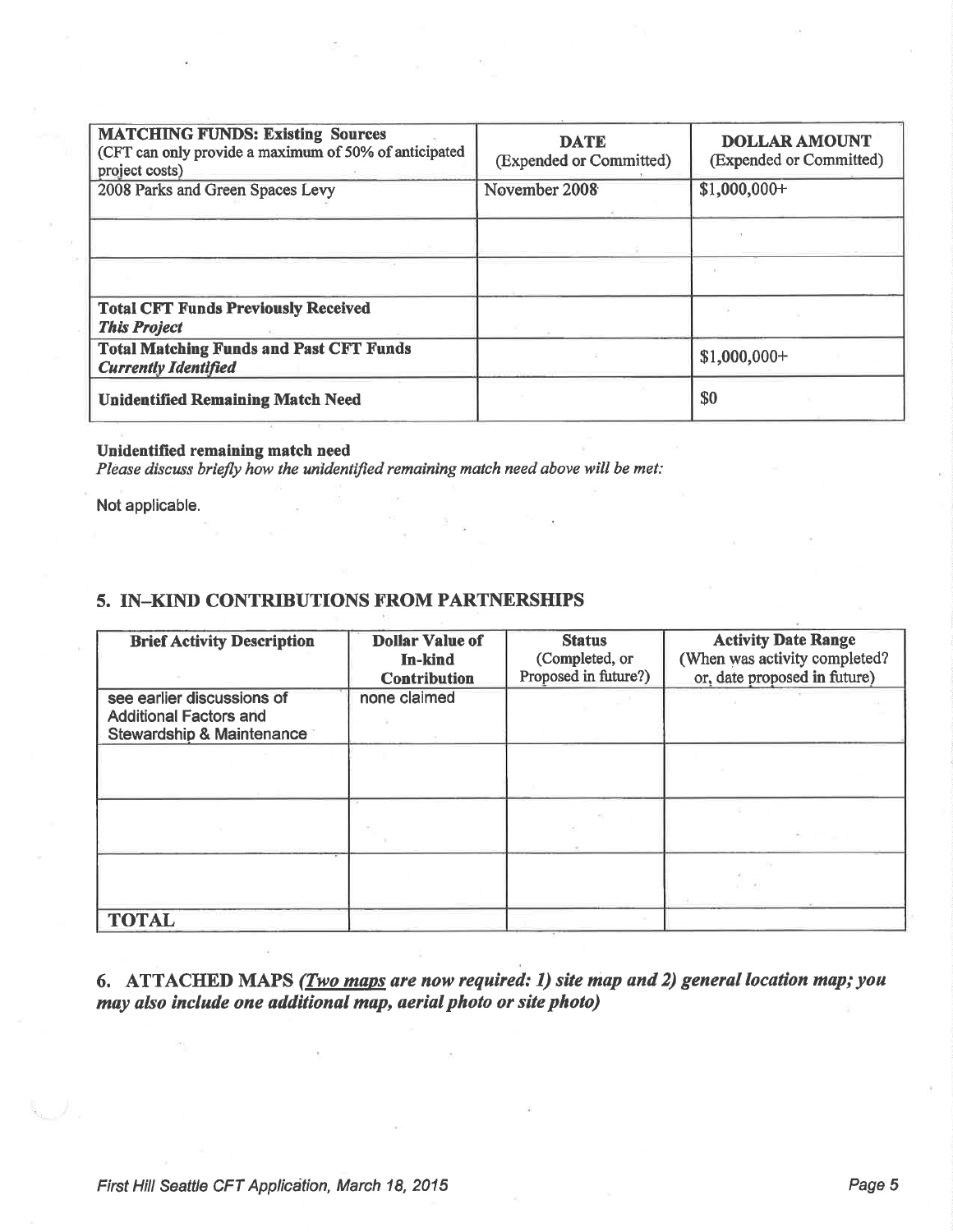